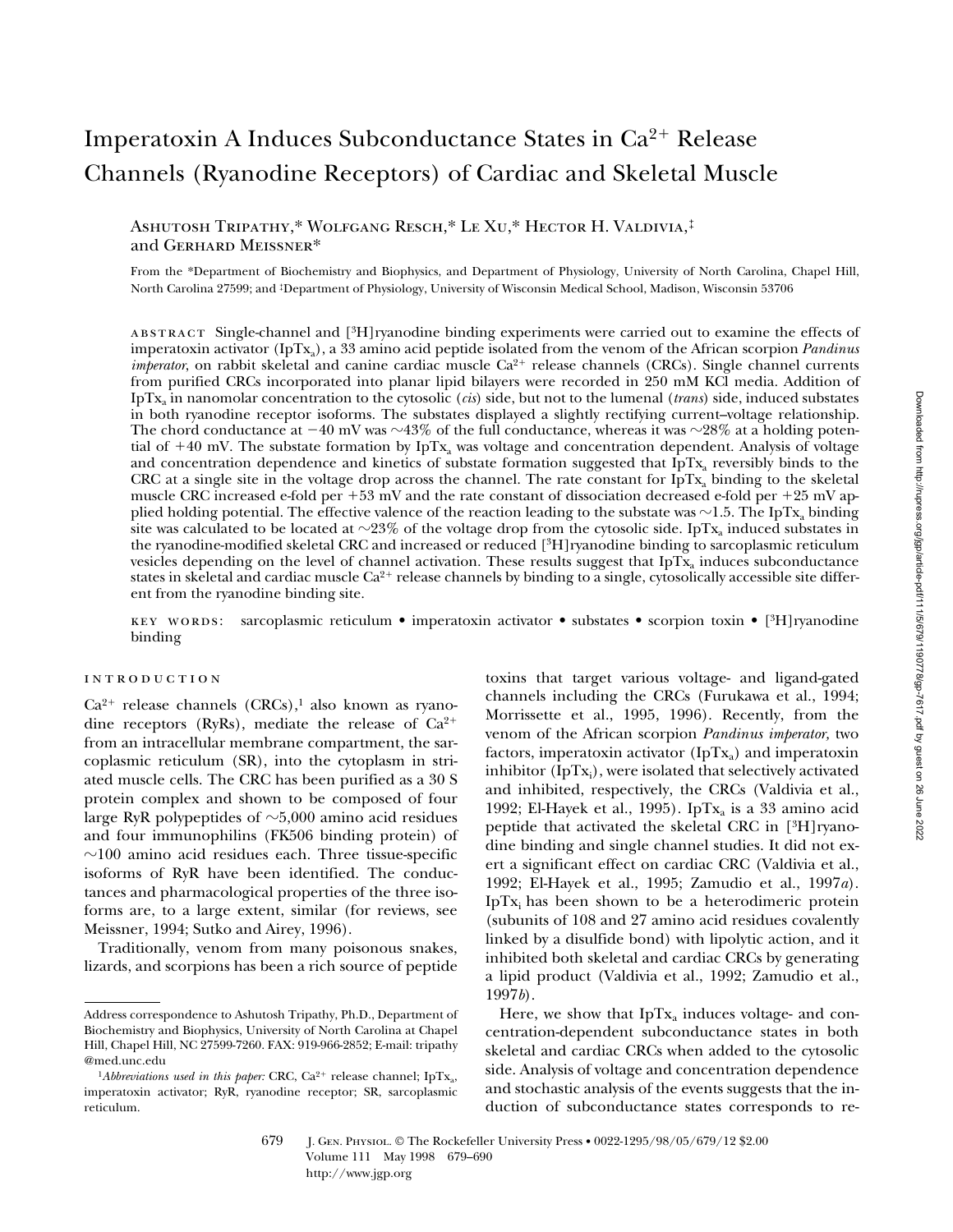versible, voltage-dependent binding and unbinding of Ip $Tx_a$  at a single, cytosolically accessible site located in the voltage drop across the channel. IpT $x_a$  also induced a subconductance state in the ryanodine-modified skeletal muscle CRC and affected [3H]ryanodine binding to skeletal and cardiac SR vesicles depending on the level of channel activation. These results provide evidence for the binding of  $IpTx_a$  to a channel site different from that of ryanodine.

#### materials and methods

Phospholipids were obtained from Avanti Polar Lipids, Inc. (Alabaster, AL). All other chemicals were of analytical grade.

# *Preparation of SR Vesicles, and Purification and Reconstitution of Ca2*1 *Release Channels*

SR vesicle fractions enriched in  $[{}^{3}H]$ ryanodine binding and Ca<sup>2+</sup> release channel activities were prepared in the presence of protease inhibitors from rabbit skeletal and canine cardiac muscle as described (Meissner, 1984; Meissner and Henderson, 1987). The CHAPS (3-[(3-cholamido-propyl)dimethylammonio]-1-propanesulfonate)-solubilized skeletal or cardiac muscle  $30 S Ca<sup>2+</sup>$  release channel complex was purified and reconstituted into proteoliposomes by removal of CHAPS by dialysis (Lee et al., 1994).

## *Purification and Synthesis of IpTxa*

IpTxa was purified from *P. imperator* scorpion venom in three chromatographic steps as described (Valdivia et al., 1992; El-Hayek et al., 1995; Zamudio et al., 1997*a*). Synthetic IpTx<sub>a</sub> was prepared as described (Zamudio et al., 1997*a*).

#### *Single Channel Measurements and Analysis*

Single channel recordings of purified rabbit skeletal muscle or canine cardiac muscle CRCs incorporated into planar lipid bilayers were carried out as described (Tripathy et al., 1995; Xu et al., 1996). Preliminary experiments suggested that the rate of  $IpTx_a$ induced subconductance state formation depends on channel open probability  $(P_0)$  (see Fig. 4 for a quantitative description). Therefore, experiments were conducted under "*P*<sub>o</sub>-clamp" conditions with  $P_0$  values kept in the range of 0.75–1.0. For the skeletal CRC, in most cases 1–2 mM ATP was added to the *cis* bilayer chamber that also contained  $\sim$ 5  $\mu$ M free Ca<sup>2+</sup> to bring the *P*<sub>o</sub> in the required range. For the cardiac CRC, where no determination of the kinetic constants was attempted, one set of experiments was conducted using cytosolic contaminant Ca<sup>2+</sup> ( $\sim$ 4  $\mu$ M)  $(P<sub>o</sub> = 0.3-0.5)$ . In a second set, conducted under optimally activating conditions (10  $\mu$ M cytosolic Ca<sup>2+</sup>), the  $P_0$  was in the range of 0.8–1. Channel activities were recorded and analyzed using commercially available instruments and a software package (Axopatch 1D, Digidata 1200, and "pClamp 6.0.3;" Axon Instruments, Burlingame, CA). Recordings were filtered at 2 or 4 kHz through an eight-pole low pass Bessel filter (Frequency Devices Inc., Haverhill, MA) and digitized at 10 or 20 kHz. The current values for the full and subconductance states at different holding potentials were obtained by constructing all point amplitude histograms and subsequent Gaussian fits of data from at least 2 min of channel recording. The probability of substate occurrence (*P*substate) was calculated as time spent in substate divided by the total recording time. Another parameter CRC<sub>substate</sub>/CRC<sub>full state</sub> was calculated as time spent in substate divided by the time in full conductance state. The durations of the bursts (when the channel

was in normal gating mode between the closed and full conductance levels) and subconductance states were obtained by manual positioning of the cursors.

## *[3H]Ryanodine Binding*

[3H]Ryanodine binding experiments were carried out with rabbit skeletal and canine SR vesicles (protein:  $150-250 \mu g/ml$ ) in  $0.25$ M KCl, 20 mM imidazole, pH 7.0, 0.2 mM Pefabloc, 20 µM leupeptin,  $0.1 \text{ mM } EGTA$ , and  $[CaCl<sub>2</sub>]$  necessary to set the free [Ca<sup>2+</sup>] in the range of 0.1  $\mu$ M to 10 mM. After incubation for 24 h at  $24^{\circ}$ C, bound radioactivity was determined by a filter assay as described (Tripathy et al., 1995). Nonspecific binding was determined with a 1,000-fold excess of unlabeled ryanodine.

#### *Other Data Analysis and Conventions*

Results are given as means  $\pm$  SD with the number of experiments in parentheses. The SD is included within the figure symbol or indicated by error bars if it is larger. Significance of differences was analyzed with Student's paired *t* test. Differences were considered to be significant when  $P < 0.05$ .

#### **RESULTS**

## *IpTxa Induces Subconductance States in Skeletal and Cardiac Muscle CRCs*

The skeletal and cardiac CRCs have been shown to conduct monovalent ions more efficiently than  $Ca^{2+}$  and to be essentially impermeant to  $Cl^-$ . In 250 mM KCl solution, the single channel conductances of both isoforms are  $\sim$ 770 pS (Meissner, 1994; and this study). When 15 nM native IpT $x_a$  was added to the cytosolic side (*cis* bilayer chamber) of a single skeletal CRC, the channel frequently entered a subconductance state (Fig. 1 *A*, *left* and *right*). In contrast to the linear current–voltage relationship of the unmodified CRC, the IpT $x_a$ -modified channel showed a slightly rectifying behavior (Fig. 1 *B*). The chord conductance at  $-40$  mV holding potential was  $344 \pm 37$  pS ( $\sim$ 43% of the full conductance state) and that at  $+40$  mV was  $221 \pm 17$  pS ( $\sim$ 28% of the full conductance state) ( $n = 8$ ). Addition of up to 100 nM IpTxa to the lumenal side (*trans* bilayer chamber) had no effect (data not shown). This suggested that  $IpTx_a$ induced subconductance states by interacting with the channel at a site accessible from the cytosolic side of the skeletal CRC. Occasionally, the CRC entered into conductance levels smaller than the main subconductance state. However, because of their very infrequent occurrences, these were not analyzed.

Fig. 2 shows similar experiments carried out with the cardiac CRC. Cytosolic addition of 15 nM IpT $x_a$  induced a substate (Fig. 2 *A*) with a magnitude and rectifying current–voltage relationship (Fig. 2 *B*) very similar to that of skeletal CRC. As was the case with skeletal CRC, addition of  $IpTx_a$  to the lumenal side of cardiac CRC was without effect.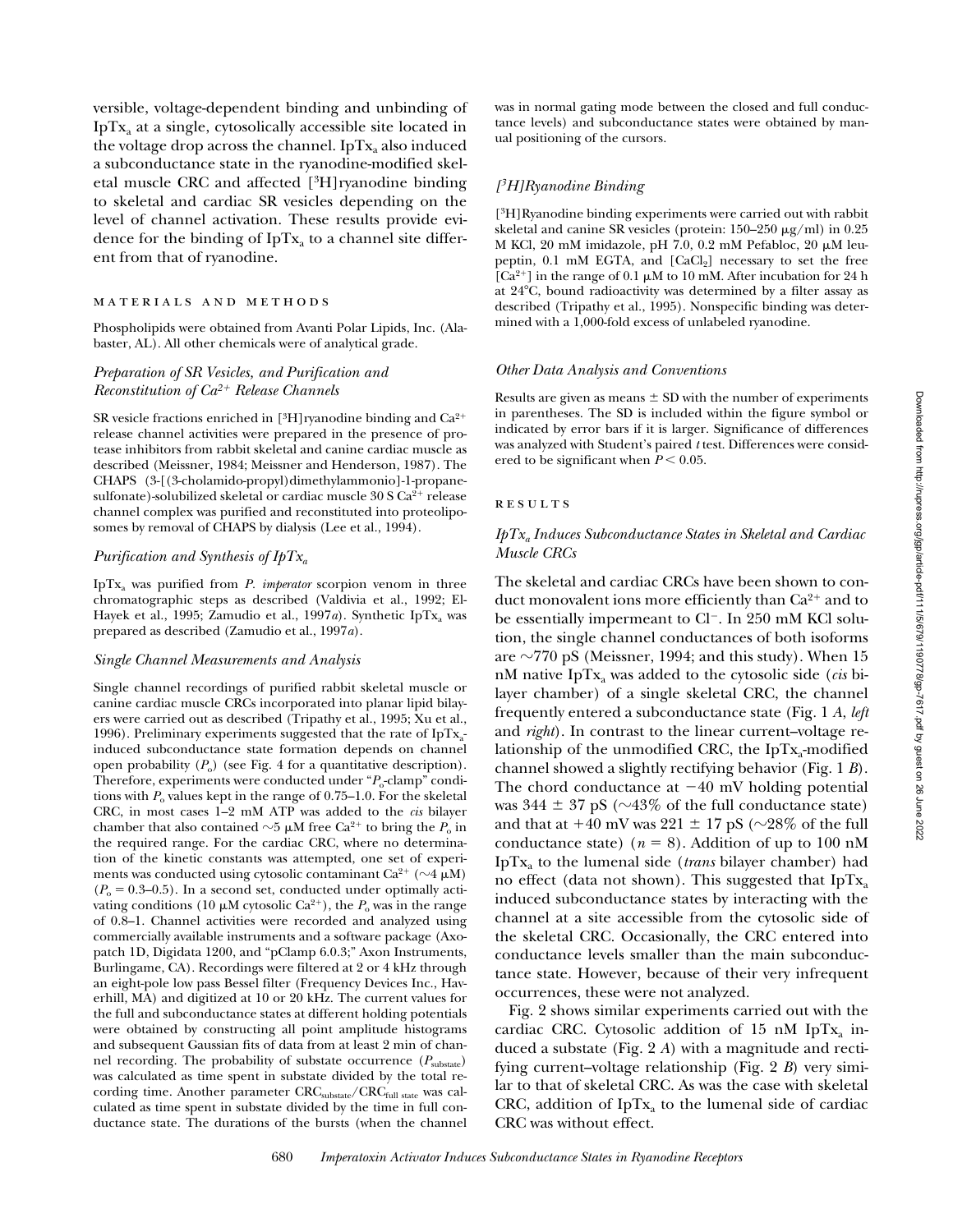

FIGURE 1. IpT $x_a$  induces a subconductance state in skeletal CRC. (*A*) Shown are four recordings from one experiment at the indicated holding potentials. Single channel currents, shown as downward or upward deflections from closed levels (*C*), were recorded in symmetrical 0.25 M KCl, 10 mM KHepes, pH 7.3. The *cis* solution also contained  $\sim$ 5 µM free Ca<sup>2+</sup> and 1 mM ATP. The top current traces were obtained under control conditions and the bottom traces after addition of 15 nM native IpT $x_a$  to the *cis* solution. (*B*) Mean current values of the full conductance  $(O)$ and  $IpTx_a$ -induced subconductance  $(\bullet)$  states vs. holding potential. Data points are mean  $\pm$ SD of eight experiments. The solid line through the full state current values is the linear regression line. The line through the substate current values was drawn by eye.

With symmetrical 250 mM KCl and lumenal 25 mM  $Ca^{2+}$ , the current carrier through the CRC is mostly  $Ca^{2+}$  at a holding potential of 0 mV. Under such recording conditions,  $IpTx_a$ -induced subconductance states were observed for both the skeletal and cardiac muscle CRCs (data not shown). The substate conductances were  $\sim$ 30% of the control full conductance values in both cases. Thus, induction of subconductance states in the CRCs by  $IpTx_3$  does not depend upon the current carrier species. From hereon, we shall describe experiments carried out on the skeletal CRC. Channel conductances and  $IpTx_a$  binding constants (see below) of the cardiac CRC are summarized and compared with the skeletal CRC in Table I.

# *Voltage, Concentration, and P<sub>o</sub> Dependence of IpTxa-induced Substates*

The appearance of IpT $x_a$ -induced substates was highly voltage dependent. The probability of substate occurrence ( $P_{\text{substr}}$ ) was  $\sim 0.05$  at a holding potential of  $-60$ mV. As the holding potential was made less negative, *P*substate increased and reached a value close to 1 at positive holding potentials (40–60 mV) (data not shown).

The concentration dependence of IpT $x_a$  effects on skeletal CRC was investigated at a holding potential of  $-20$  mV by adding increasing concentrations of native IpT $x_a$  (from 6 to 100 nM) to the *cis* bilayer chamber. As shown in Fig. 3,  $P_{\text{substate}}$  reached a value of 0.8 and greater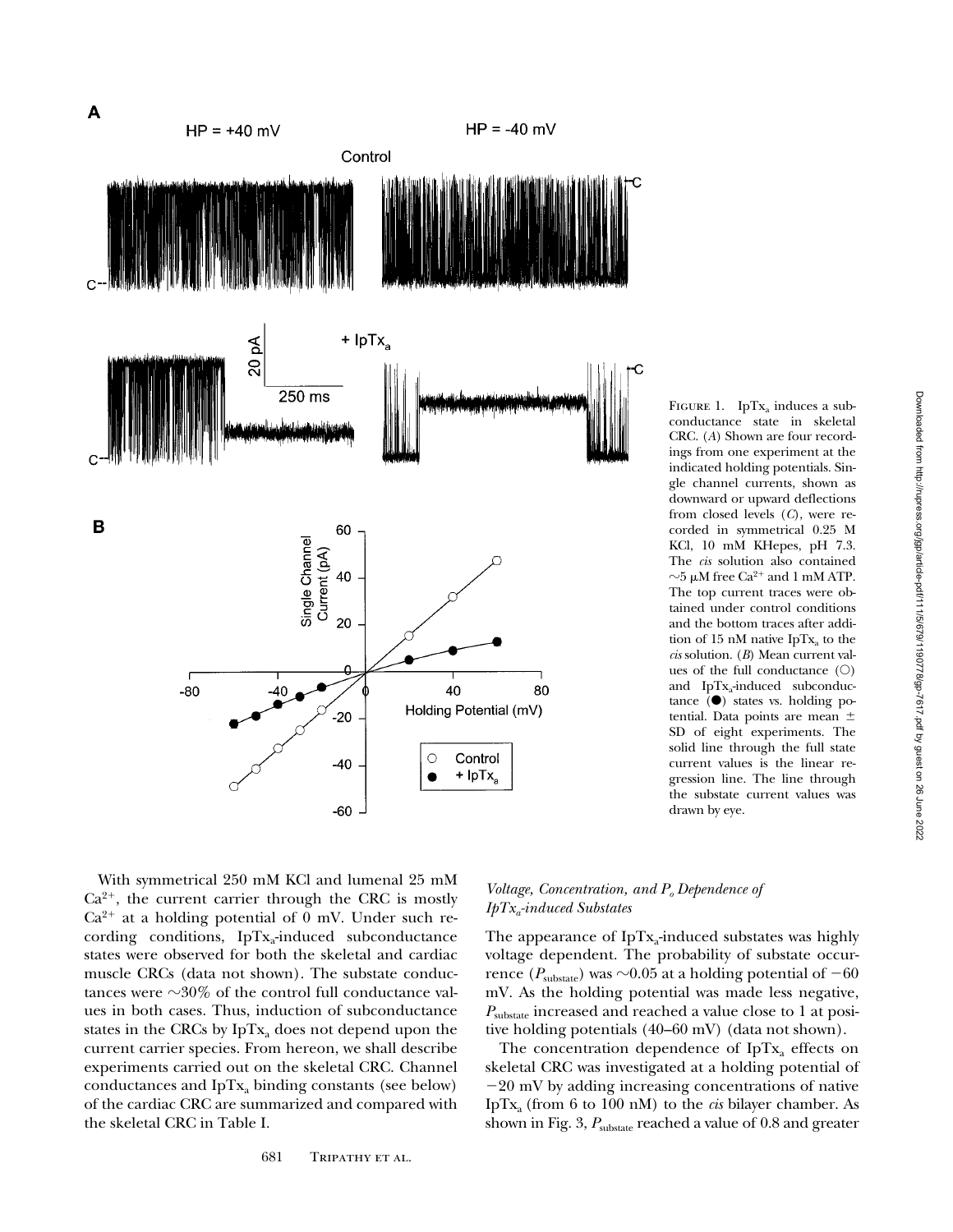Downloaded from http://rupress.org/jgp/article-pdf/111/5/679/1190778/gp-7617.pdf by guest on 26 June 2022



CRC. (*A*) Shown are four recordings from one experiment at indicated holding potentials. Single channel currents, shown as downward or upward deflections from closed levels (*C*), were recorded in symmetrical 0.25 M KCl, 20 mM KHepes, pH 7.4. The *cis* and *trans* chamber solutions contained contaminantfree Ca<sup>2+</sup> ( $\sim$ 4  $\mu$ M). The top recordings were obtained under control conditions and the bottom recordings after addition of 15 nM native IpT $x_a$  to the *cis* solution. (*B*) Mean current values of the full conductance  $(O)$  and IpTxa-induced subconductance (d) states vs. holding potential. Data points are mean  $\pm$  SD of three experiments. The solid line through the full state current values is the linear regression line. The line through the substate current values was drawn by eye.

as IpT $x_a$  concentration was raised to 100 nM. A Lineweaver-Burk plot (Fig. 3, *inset*) indicated that the data could be described by Michaelis-Menten-type kinetics with a  $P_{\text{substate, max}}$  close to 1 and a  $K_{\text{m}}$  of 20 nM. Under the same recording conditions, a lower  $K_m$  value ( $\sim$ 2) nM) was observed when experiments were carried out on skeletal CRC using synthetic IpT $x_a$  (data not shown).

The rate of  $IpTx_a$ -induced substate formation was dependent on channel open probability. Fig. 4 examines this question quantitatively by displaying the rates of subconductance state appearance and disappearance (see next section for the determination of IpT $x_a$  association and dissociation rates) as a function of  $P_{o}$ . The subconductance states were rarely observed when the

channel was closed, and the rate of their appearance increased linearly with  $P_0$ . In contrast, IpTx<sub>a</sub> dissociation rate from the CRC was independent of  $P_0$ .

# *A Kinetic Scheme of IpTxa and CRC Interaction, and Testing Its Predictions*

The concentration, voltage, and  $P_0$  dependence of IpTx<sub>a</sub> action suggested that  $IpTx$  binds to the open channel at a single site located in the voltage drop across the channel. Following published procedures (Strecker and Jackson, 1989; Moczydlowski, 1992; Tinker et al., 1992*a*), we modeled the interaction of IpT $x_a$  with CRC according to Scheme I.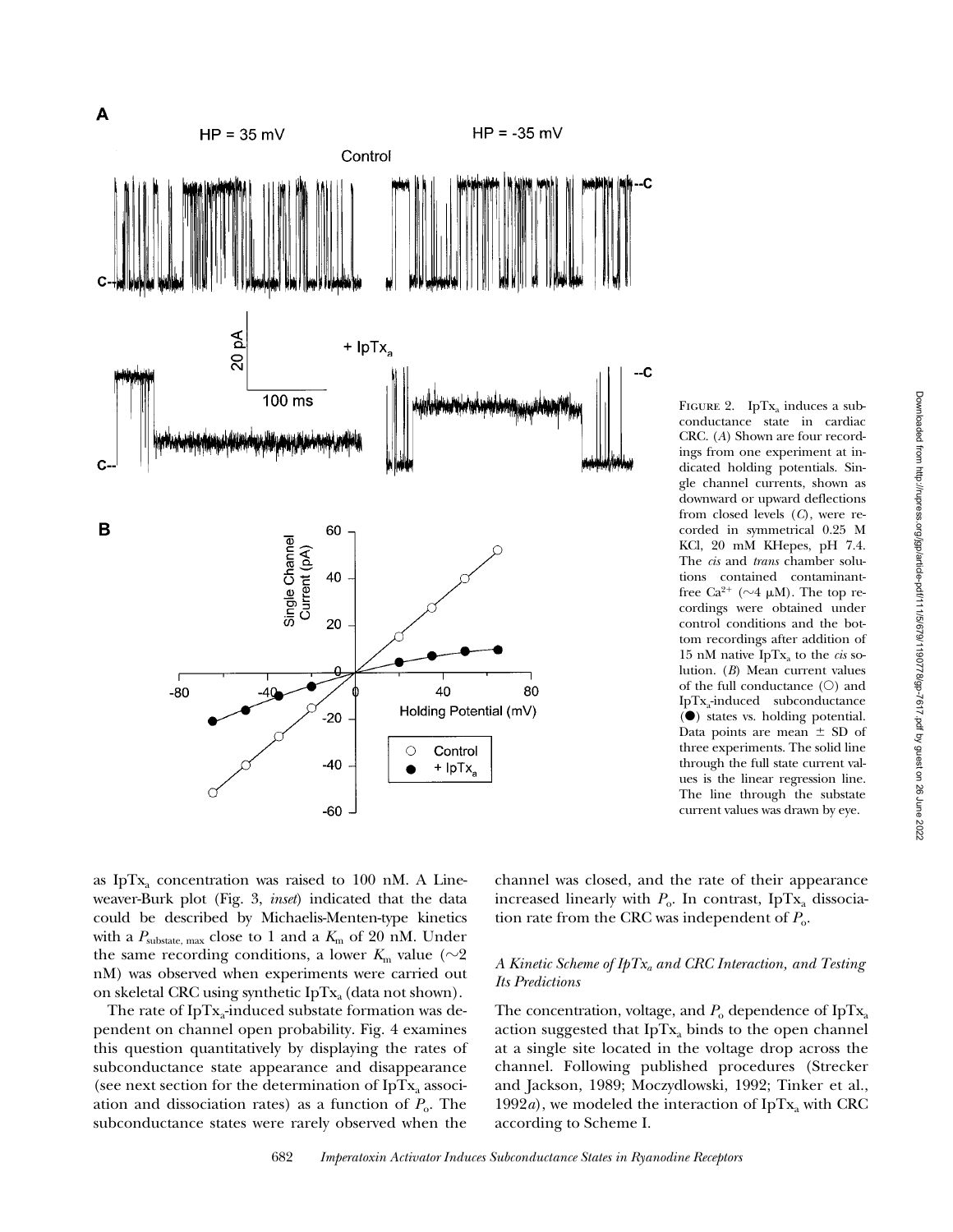$$
v_{on} (V) = k_{on} (V)[lpTx_{a}]
$$
  
\n
$$
CRC_{closed} \rightarrow CRC_{open} \xrightarrow{\qquad} \qquad \qquad \downarrow \qquad \qquad \downarrow \qquad \qquad \downarrow \qquad \qquad \downarrow \qquad \qquad \downarrow \qquad \downarrow \qquad \downarrow \qquad \downarrow \qquad \downarrow \qquad \downarrow \qquad \downarrow \qquad \downarrow \qquad \downarrow \qquad \downarrow \qquad \downarrow \qquad \downarrow \qquad \downarrow \qquad \downarrow \qquad \downarrow \qquad \downarrow \qquad \downarrow \qquad \downarrow \qquad \downarrow \qquad \downarrow \qquad \downarrow \qquad \downarrow \qquad \downarrow \qquad \downarrow \qquad \downarrow \qquad \downarrow \qquad \downarrow \qquad \downarrow \qquad \downarrow \qquad \downarrow \qquad \downarrow \qquad \downarrow \qquad \downarrow \qquad \downarrow \qquad \downarrow \qquad \downarrow \qquad \downarrow \qquad \downarrow \qquad \downarrow \qquad \downarrow \qquad \downarrow \qquad \downarrow \qquad \downarrow \qquad \downarrow \qquad \downarrow \qquad \downarrow \qquad \downarrow \qquad \downarrow \qquad \downarrow \qquad \downarrow \qquad \downarrow \qquad \downarrow \qquad \downarrow \qquad \downarrow \qquad \downarrow \qquad \downarrow \qquad \downarrow \qquad \downarrow \qquad \downarrow \qquad \downarrow \qquad \downarrow \qquad \downarrow \qquad \downarrow \qquad \downarrow \qquad \downarrow \qquad \downarrow \qquad \downarrow \qquad \downarrow \qquad \downarrow \qquad \downarrow \qquad \downarrow \qquad \downarrow \qquad \downarrow \qquad \downarrow \qquad \downarrow \qquad \downarrow \qquad \downarrow \qquad \downarrow \qquad \downarrow \qquad \downarrow \qquad \downarrow \qquad \downarrow \qquad \downarrow \qquad \downarrow \qquad \downarrow \qquad \downarrow \qquad \downarrow \qquad \downarrow \qquad \downarrow \qquad \downarrow \qquad \downarrow \qquad \downarrow \qquad \downarrow \qquad \downarrow \qquad \downarrow \qquad \downarrow \qquad \downarrow \qquad \downarrow \qquad \downarrow \qquad \downarrow \qquad \downarrow \qquad \downarrow \qquad \downarrow \qquad \downarrow \qquad \downarrow \qquad \downarrow \qquad \downarrow \qquad \downarrow \qquad \downarrow \qquad \downarrow \qquad \downarrow \qquad
$$

(scheme i)

In Scheme I, *V* refers to voltage across the membrane,  $v_{on}$  (*V*) and  $k_{on}$  (*V*) are the observed microscopic voltage-dependent association rate and rate constant of Ip $Tx_a$  binding to the channel, respectively. The velocity of IpTxa dissociation from the subconductance state,  $v_{\rm off}$  (*V*) is a unimolecular microscopic rate constant,  $k_{\rm off}$ , and is also voltage dependent. Assuming a Boltzmann distribution between the full and subconductance states, we can write  $\text{CRC}_{\text{substr}} / \text{CRC}_{\text{full state}} = \exp \left[ \left( \frac{\hat{\mathbf{z}}}{\hat{\mathbf{z}}} - \mathbf{G}_0 \right) / \right]$ *RT*], where CRC<sub>substate</sub>/CRC<sub>full state</sub> refers to time spent in the subconductance state divided by the time spent in the full conductance state of the CRC.

The explicit dependence of  $k_{on}$  and  $k_{off}$  on voltage can be expressed as follows:  $k_{on}(V) = k_{on}(0)exp(\sqrt{2}a_1FV)$ *RT*), and  $k_{off}(V) = k_{off}(0)exp(-z\delta_2 FV/RT)$ , where *z* is the valence of the blocking particle,  $\delta$  (=  $\delta_1$  +  $\delta_2$ ) is the

fractional electrical distance of the binding site from the reference state at the cytosolic side,  $\delta_1$  is the distance between the transition state and the reference state, and *R*, *T,* and *F* have their usual meanings.

Channel activities of skeletal CRC were recorded in the presence of two different concentrations (15 and 100 nM) of native and one concentration (15 nM) of synthetic IpT $x_a$  at various holding potentials. Ln (CRC<sub>substate</sub>/ CRC<sub>full state</sub>) values from one experiment in each condition are plotted against holding potential in Fig. 5. As predicted, the data followed Boltzmann distribution. The mean  $z\delta$  values at 15 and 100 nM native IpTx<sub>a</sub> were 1.44  $\pm$  0.28 (*n* = 4) and 1.42  $\pm$  0.28 (*n* = 3), respectively. The mean  $z\delta$  from two experiments at 15 nM synthetic IpT $x_a$  was 1.66. When all the data were pooled, the mean  $z\delta$  was  $1.49 \pm 0.25$  ( $n = 9$ ) (Table I).

The voltage dependence of  $k_{on}$  and  $k_{off}$  was investigated for the skeletal CRC at 100 nM native and 15 nM synthetic IpTx<sub>a</sub> at holding potentials varying from  $-60$ to  $-20$  mV. Dwell times corresponding to the substate and the burst mode were calculated from single channel records containing 30–150 events for each state. Following the predictions of Scheme I, the distribution of dwell times in each state followed a single exponential (Fig. 6).



FIGURE 3. Concentration dependence of IpT $x_a$ -induced substate.  $P_{\text{substate}}$  vs. native [IpTx<sub>a</sub>] for the skeletal CRC. Channel activities were recorded as in Fig. 1  $A$  at a holding potential of  $-20$  mV. Increasing concentrations (6–100 nM) of native IpT $x_a$  were added to the *cis* chamber solution.  $P_{\text{substate}}$  was calculated at each [IpTx<sub>a</sub>]. Data points are mean  $\pm$  SD of five experiments. A Lineweaver-Burk plot of the mean data is shown in the inset, giving a  $K<sub>m</sub>$  of 20 nM and a *P*substate, max of 0.91. Linear regression line drawn through the data points had a coefficient of determination of 0.97.



ATP. 20 nM synthetic IpTx<sub>a</sub> was added to the *cis* bilayer chamber and channel activities were recorded at a holding potential of  $-40$ mV. The data are from three experiments.  $v_{on}$  (O) and  $v_{off}$  ( $\bullet$ ) were obtained from exponential fits of dwell-times in the burst and subconductance state (see Fig. 6, legend). The coefficients of determination of the linear regression lines through the  $v_{on}$  and  $v_{off}$ 

data points were 0.98 and 0.17, respectively.

Downloaded from http://rupress.org/jgp/article-pdf/11/5/679/1190778/gp-7617.pdf by guest on 26 June 2022 Downloaded from http://rupress.org/jgp/article-pdf/111/5/679/1190778/gp-7617.pdf by guest on 26 June 2022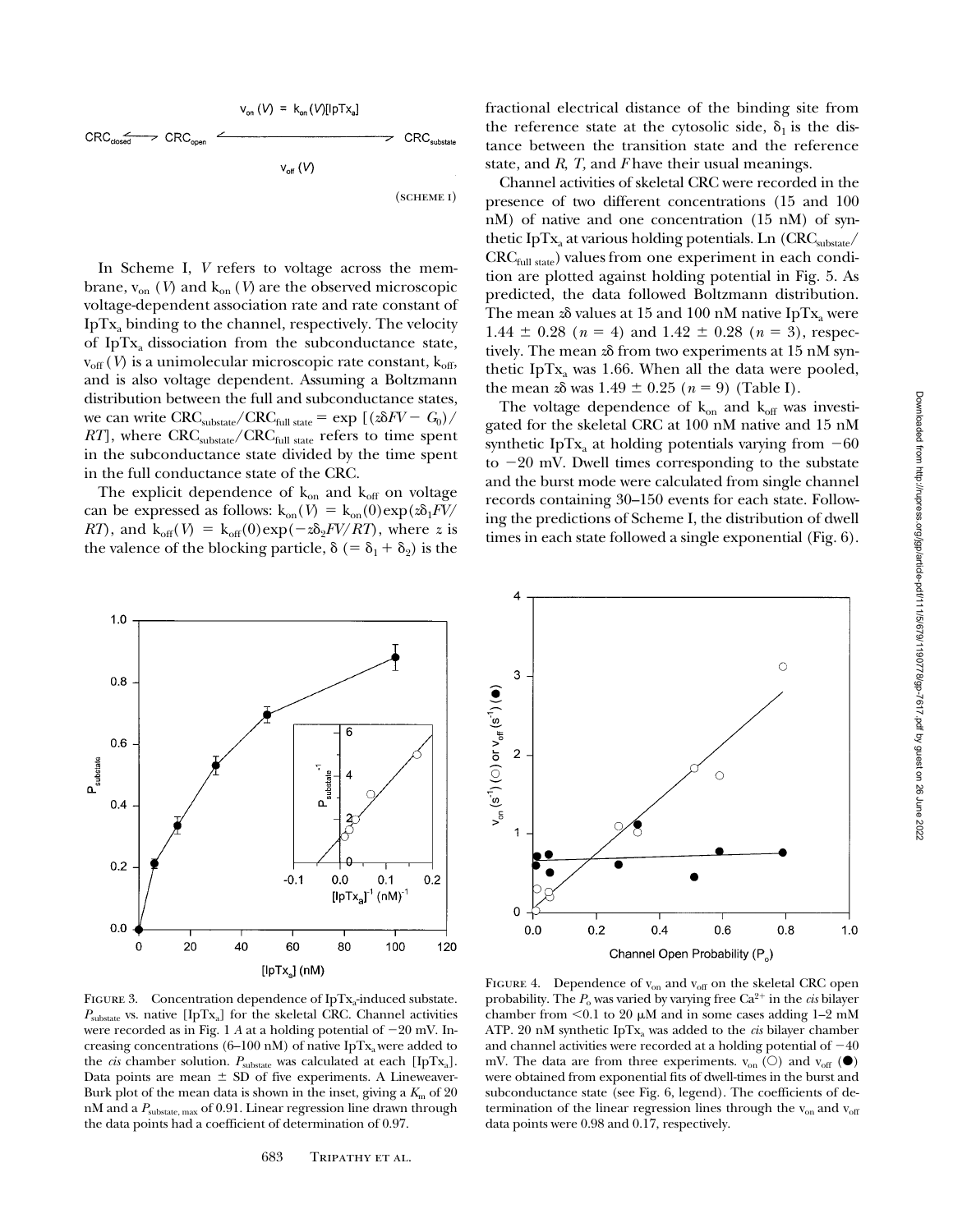

FIGURE 5. Plots of the natural logarithms of CRC<sub>substate</sub>/CRC<sub>full state</sub> vs. holding potential for the skeletal CRC. Channel activities were recorded as in Fig. 1 *A* at holding potentials of  $-60$  to  $+60$  mV. IpT $x_a$  concentrations in the *cis* chamber solution were: 15 nM native  $(\bullet)$ , 100 nM native  $(\circ)$ , and 15 nM synthetic  $(\triangle)$ . The coefficients of determination and  $z\delta$  values, respectively, were as follows: 15 nM native, 0.97 and 1.65; 100 nM native, 0.98 and 1.25; and 15 nM synthetic, 0.99 and 1.47.

Plots of the natural logarithms of  $k_{on}$  and  $k_{off}$  (obtained from exponential fits of dwell-time data) from four experiments against the holding potential followed Boltzmann distribution (not shown). The mean  $z\delta_1$  and  $z\delta_2$  from four experiments (two at 100 nM na-

TABLE I *Channel Conductances and IpTxa Binding Constants of RyR1 and RyR2*

| RyR1      |                                  | RyR2                                                               |                                 |  |
|-----------|----------------------------------|--------------------------------------------------------------------|---------------------------------|--|
| $-IpTx_a$ | $+$ IpTx <sub>a</sub>            | $-IpTx$                                                            | $+$ IpTx <sub>a</sub>           |  |
|           |                                  | $791 \pm 11(3)$                                                    | 298*                            |  |
|           |                                  | $791 \pm 11(3)$                                                    | 187*                            |  |
|           | $20(5)^{\ddagger}$               |                                                                    | $6.7(1)$ <sup>§</sup>           |  |
|           | $18.2(4)^{\ddagger}$             |                                                                    | ND                              |  |
|           | $1.49 \pm 0.25(9)$               |                                                                    | $1.32 \pm 0.06(3)$ <sup>1</sup> |  |
|           | $1.54 \pm 0.21(4)$ **            |                                                                    | ND                              |  |
|           | $0.48 \pm 0.04(4)$ <sup>**</sup> |                                                                    | ND                              |  |
|           | $1.06 \pm 0.21(4)$ <sup>**</sup> |                                                                    | ND                              |  |
|           |                                  | $795 \pm 26(8)$ 344 $\pm 37(8)$<br>$795 \pm 26(8)$ 221 $\pm 26(8)$ |                                 |  |

The data are mean  $\pm$  SD of the number of experiments given in parentheses. \*Estimated values at  $\pm 40$  mV from the mean currents vs. voltage curve (Fig. 2 B).  $\ddagger$  and §Obtained with native and synthetic IpTx<sub>a</sub>, respectively. The  $K<sub>m</sub>$  and  $K<sub>d</sub>$  values of native IpTx<sub>a</sub> binding to skeletal CRC refer to values in 250 mM KCI medium and  $-20$  mV holding potential. The  $K<sub>m</sub>$  of synthetic IpT $x_a$  binding to the cardiac CRC was obtained in 250 mM KCI medium and at -25 mV holding potential. Mean values of experiments carried out with either native or synthetic IpTx<sub>a</sub>. <sup>1</sup>Obtained from Boltzmann fit of CRC<sub>substate</sub>/CRC<sub>full state</sub> vs. holding potential curves. \*\*Obtained from dwell-time analysis of bursts and substates.

tive and two at 15 nM synthetic IpTx<sub>a</sub>) were  $0.48 \pm 0.04$ and 1.06  $\pm$  0.21, respectively, with a mean  $\alpha$  of 1.54  $\pm$ 0.21. This latter value is almost identical to the mean *z*d value of 1.49  $\pm$  0.25, which was obtained from the plots of the natural logarithms of  $\mathrm{CRC}_\mathrm{substate}/\mathrm{CRC}_\mathrm{full\ state}$  vs. holding potential (Fig. 5 and Table I). The data further show that the unbinding rate is twice as voltage dependent as the binding rate. The mean  $k_{on}$  increased e-fold per  $+53.3$  ( $\pm 5.6$  mV,  $n = 4$ ) of applied holding potential. The mean  $k_{off}$  and mean  $K_d$  decreased e-fold per  $+24.7$  ( $\pm$ 4.9 mV,  $n = 4$ ) and  $+17.4$  ( $\pm$ 2.3 mV,  $n = 4$ ) of applied holding potential, respectively.



FIGURE 6. Single exponential fits of dwell-time data. Data from an experiment with skeletal CRC at a holding potential of  $-20$ mV and 100 nM cytosolic native IpTx<sub>a</sub>. (A) Exponential fit of dwell-times in the burst state. Data were sorted into histograms of 100-ms bin width in the cumulative binning mode and fitted to the probability distribution function  $F(t) = A(1 - \exp[-t/\tau])$ (*solid line*), where total number of events (*A*) was 130 and the time-constant  $\tau$  was 965 ms. (*B*) Exponential fit of dwell-times in the subconductance state. Data were sorted and fitted (*solid line*) as in  $A$ . The time-constant  $\tau$  was 3,376 ms.

684 *Imperatoxin Activator Induces Subconductance States in Ryanodine Receptors*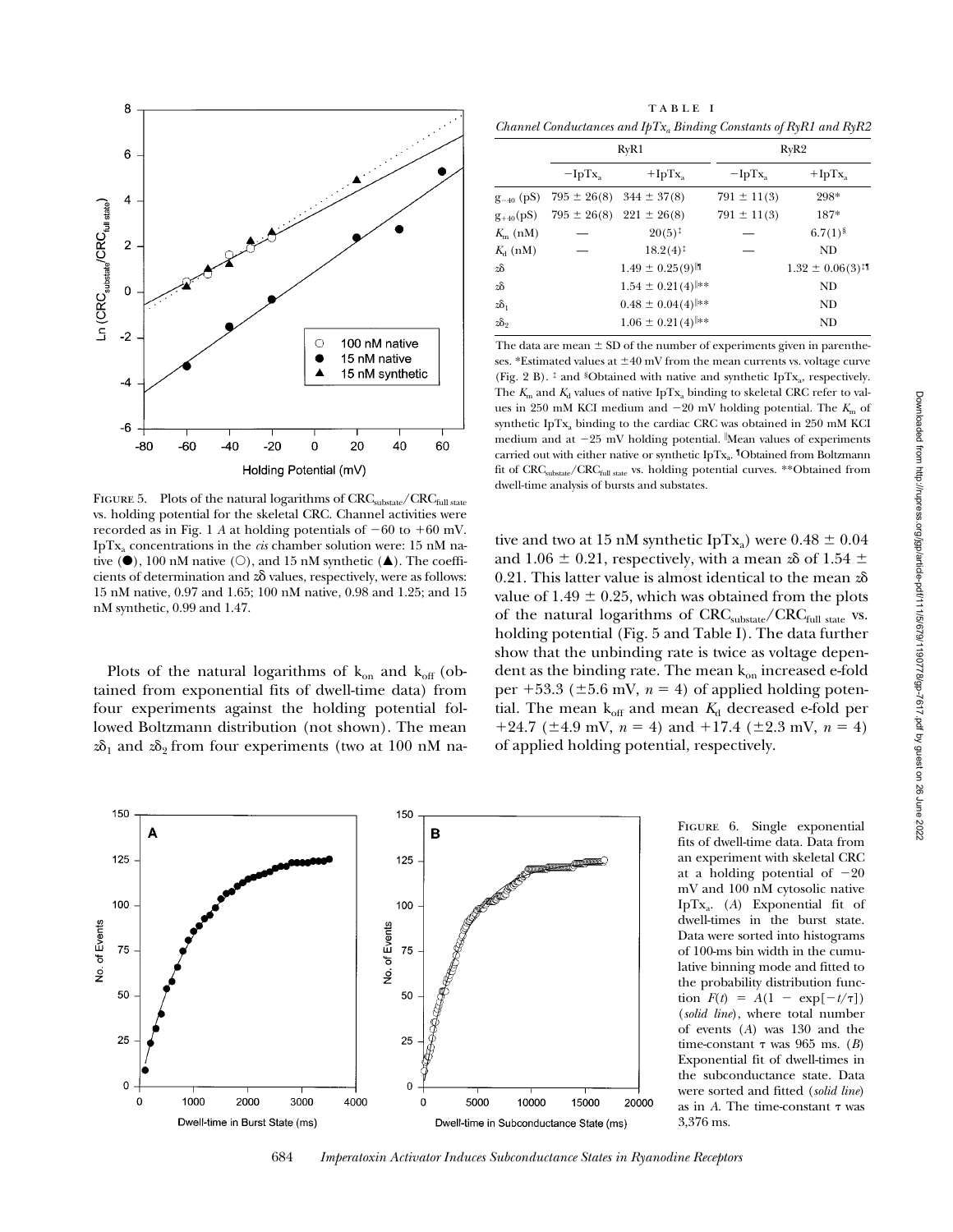Next, we tested the predictions pertaining to the  $IpTx_a$ concentration dependence of  $v_{on}$  and  $v_{off}$  (Fig. 7). Skeletal CRC channel activities were recorded at a holding potential of  $-20$  mV at five different native IpTx<sub>a</sub> concentrations varying from 6 to 100 nM. The regression lines drawn through the mean  $v_{on}$  and  $v_{off}$  data points have coefficients of determination of 0.99 and 0.02, respectively, thus supporting the prediction that  $v_{on}$  is linearly dependent on IpT $x_a$  concentration and  $v_{off}$  is independent of it. From the data, a  $k_{on}$  ( $v_{on}/[IpTx_a]$ ) value of  $1.7 \times 10^7$  M<sup>-1</sup> s<sup>-1</sup> and a k<sub>off</sub> value of 0.31 s<sup>-1</sup> were obtained, which gave a  $K_d$  (k<sub>off</sub>/k<sub>on</sub>) of 18.2 nM. This  $K_d$  value is very close to the  $K_m$  value of 20 nM that was obtained from the Michaelis-Menten analysis of  $P_{\text{substate}}$  vs. native [IpTx<sub>a</sub>] curve under identical recording conditions  $(-20 \text{ mV}$  holding potential and 250 mM KCl medium) (Fig. 3 and Table I).

## *IpTxa Modifies [3H]Ryanodine Binding to Skeletal and Cardiac SR Vesicles*

Previous studies had suggested that  $IpTx_a$  preferentially binds to and activates the skeletal CRC and that cardiac CRC is a poor target of  $IpTx_a$  (Valdivia et al., 1992; El-Hayek et al., 1995; Zamudio et al., 1997*a*). Since we observed that  $IpTx_a$  induces subconductance states in both the skeletal and cardiac CRCs, we reexamined the



effects of IpT $x_a$  in [<sup>3</sup>H]ryanodine binding experiments using skeletal and cardiac SR vesicles. Fig. 8 shows the  $Ca^{2+}$  activation profiles of CRCs as measured by  $[^{3}H]$ ryanodine binding to skeletal and cardiac SR vesicles in the absence and presence of 30 nM synthetic IpTx<sub>a</sub>. As observed previously (Valdivia et al., 1992; El-Hayek et al., 1995; Zamudio et al., 1997 $a$ ), IpT $x_a$  increased [<sup>3</sup>H]ryanodine binding to skeletal SR vesicles. Activation occurred at all tested  $Ca^{2+}$  concentrations with the possible exception of 10 mM, where [3H]ryanodine binding levels were close to background. In contrast to its effect on skeletal SR vesicles,  $IpTx_a$  decreased  $[³H]ryanodine$ binding to the cardiac SR vesicles up to twofold at a Ca<sup>2+</sup> concentration of 10  $\mu$ M–1 mM. At low (<1  $\mu$ M) and high ( $>1$  mM) Ca<sup>2+</sup> concentration, it was without a noticeable effect.

[3H]ryanodine binding measurements have been and are extensively used as indicators of the number of channels and their activities (Meissner, 1994). We did not observe an increase in  $P_0$  of the skeletal CRC nor a decrease in  $P<sub>o</sub>$  of cardiac CRC in bilayer experiments after addition of  $IpTx_a$  (data not shown). Therefore, we were surprised to find that  $IpTx_a$  affected the [3H]ryanodine binding to skeletal and cardiac CRCs so differently. To gain further insights, we performed Scatchard analysis of [3H]ryanodine binding to both CRC isoforms in the presence and absence of  $IpTx_a$  (data not shown). IpT $x_a$  (30 nM, synthetic) decreased the  $K_d$  of [3H]ryanodine binding to skeletal SR vesicles approximately threefold (Table II). A small increase in maxi-



FIGURE 7. Dependence of  $v_{on}$  and  $v_{off}$  on [IpTx<sub>a</sub>]. Increasing concentrations (6–100 nM) of native  $IpTx_a$  were added to the *cis* solution and channel activities were recorded at  $-20$  mV. The data are mean  $\pm$  SD of three to four experiments except at 100 nM IpTx<sub>a</sub>, which is mean of two experiments. The coefficients of determination of the linear regression lines through the mean  $v_{on}$  (O) and  $v_{\rm off}$  ( $\bullet$ ) data points were 0.99 and 0.02, respectively.

FIGURE 8. Effect of IpTx<sub>a</sub> on  $[^{3}H]$ ryanodine binding to SR vesicles. Specific [3H]ryanodine binding to rabbit skeletal  $(\bullet, \blacksquare)$  or canine cardiac  $(0, \Box)$  SR vesicles in the absence  $(\bullet, 0)$  or presence ( $\blacksquare$ ,  $\Box$ ) of 30 nM synthetic IpTx<sub>a</sub> was determined as described in materials and methods. The data are from one of three similar experiments with skeletal and cardiac SR vesicles.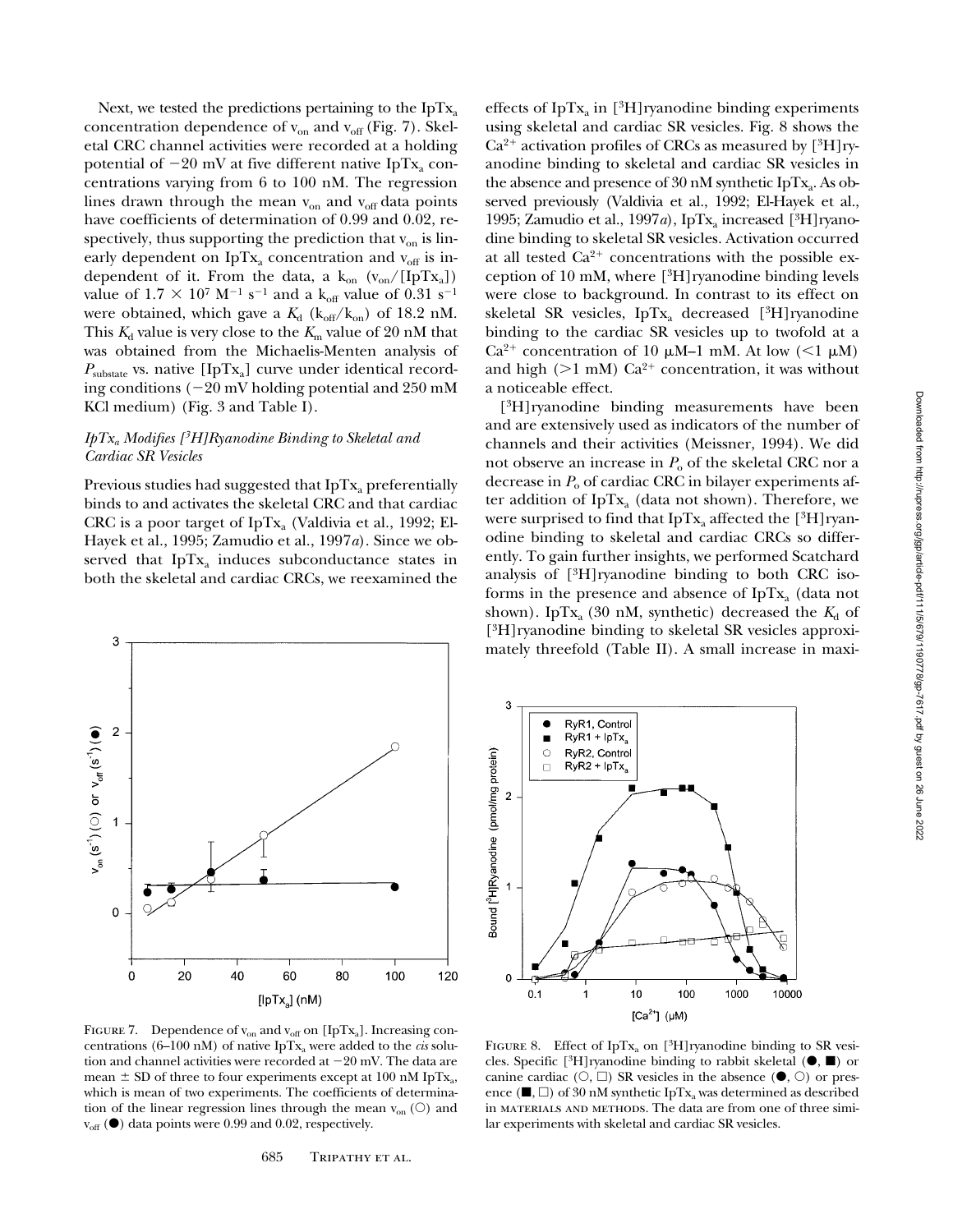table ii *[3H]Ryanodine Binding to Skeletal and Cardiac SR Vesicles*

|  | Composition of<br>assay media                                                 | $B_{\text{max}}$ (pmol/mg protein) |                                                                | $K_{d}$ (nM)        |                               |
|--|-------------------------------------------------------------------------------|------------------------------------|----------------------------------------------------------------|---------------------|-------------------------------|
|  |                                                                               | $-IpTx$                            |                                                                | $+IpTx_a$ $-IpTx_a$ | $+$ IpTx                      |
|  | RyR1 100 $\mu$ M Ca <sup>2+</sup>                                             |                                    | $13.5 \pm 0.9$ $17.5 \pm 2.1^*$ $16.6 \pm 6.0$ $6.1 \pm 2.7^*$ |                     |                               |
|  | $100 \mu M Ca^{2+} +$<br>$5 \text{ mM AMP PCP}$ 17.5 $\pm$ 2.1 16.2 $\pm$ 0.9 |                                    |                                                                |                     | $3.5 \pm 1.4$ $4.7 \pm 1.5^*$ |
|  | RyR2 100 $\mu$ M Ca <sup>2+</sup>                                             |                                    | $3.5 \pm 0.1$ $3.9 \pm 0.6$                                    |                     | $2.4 \pm 0.8$ $8.4 \pm 0.7$ * |
|  | $100 \mu M Ca^{2+} +$<br>5 mM AMP PCP                                         |                                    | $3.3 \pm 0.4$ $3.6 \pm 0.2$ $1.8 \pm 0.2$ $8.1 \pm 1.0$ *      |                     |                               |

The experiments were carried out using  $30 \text{ nM}$  synthetic IpTx<sub>a</sub>. The data are mean  $\pm$  SD of three experiments. \*Significantly different from control conditions  $(-IpTx_a)$ .

mum binding  $(B_{\text{max}})$  (from 13.5 to 17.5 pmol/mg) was also observed after IpTx<sub>a</sub> treatment. In contrast, 30 nM IpTx<sub>a</sub> increased the  $K_d$  of [<sup>3</sup>H]ryanodine binding to cardiac SR  $\sim$ 3.5-fold without an appreciable effect on the  $B_{\text{max}}$  value. The above experiments were carried out

A



at 100  $\mu$ M free Ca<sup>2+</sup>. The cardiac CRC is nearly fully active at this  $[Ca^{2+}]$  (Xu et al., 1996), whereas in the absence of other activating ligands, 100  $\mu$ M Ca<sup>2+</sup> cannot fully activate the skeletal CRC. To test if the different effects of IpT $x_a$  on skeletal and cardiac SR vesicles were due to the different activation levels of CRCs, we performed Scatchard analysis of [3H]ryanodine binding using maximally activating conditions (100  $\mu$ M Ca<sup>2+</sup> and 5 mM AMP-PCP) for both CRC isoforms. Under these conditions, IpTx<sub>a</sub> affected the  $[3H]$ ryanodine binding to the skeletal and cardiac SR vesicles in a similar manner. The  $K_d$  of  $[{}^3H]$ ryanodine binding to the skeletal SR vesicles increased  $\sim$ 1.3-fold and that for the cardiac SR vesicles  $\sim$ 4.5-fold without a change in the  $B_{\text{max}}$  values in both cases (Table II).

## *IpTxa Induces Substates in Ryanodine-modified Skeletal Muscle CRC*

In Fig. 9, we explored the cointeraction of  $IpTx_a$  and ryanodine with the skeletal CRC at the single channel level. After addition of 100 nM IpT $x_a$  to the *cis* bilayer

> in presence of both IpTx<sub>a</sub> and ryanodine. Channels were recorded as in *A*. The ryanodineinduced substate currents  $(O)$  and IpTx<sub>a</sub>-induced substate currents in the presence of ryanodine  $(\spadesuit)$  are shown. The data are mean  $\pm$  SD of three experiments. The dashed and dotted lines are the control and IpTx<sub>a</sub>-induced substate current– voltage curves, respectively, in the absence of

ryanodine, and are same as in Fig. 1 *B*.

Downloaded from http://rupress.org/jgp/article-pdf/111/5/679/1190778/gp-7617.pdf by guest on 26 June 2022 Downloaded from http://rupress.org/jgp/article-pdf/111/5/679/1190778/gp-7617.pdf by guest on 26 June 2022

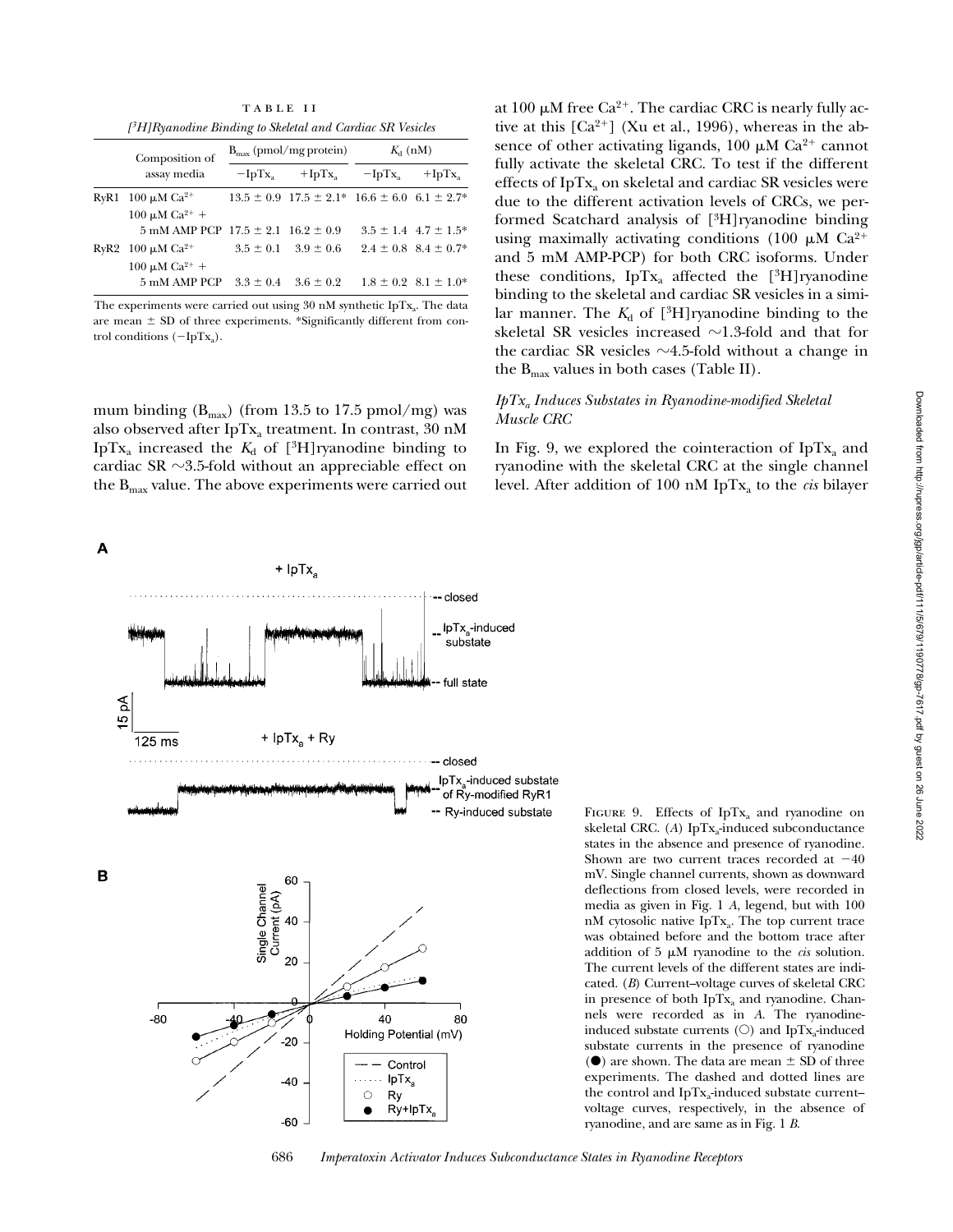chamber, the channel current fluctuated between the full conductance and  $IpTx_a$ -induced subconductance states (Fig. 9  $A$ , *top*). After further addition of 5  $\mu$ M ryanodine to the *cis* chamber, the channel current fluctuated between two new levels (Fig. 9 *A, bottom*). The current–voltage relationships in presence of both  $IpTx_a$ and ryanodine are shown in Fig. 9 *B*. The higher subconductance state had linear current–voltage characteristics and was identified as the ryanodine-modified subconductance state of the CRC (Lai et al., 1989). The less conducting IpT $x_a$ -induced substate of the ryanodine-modified CRC had a rectifying current–voltage characteristic. For comparison, the control and the  $\text{IpTx}_{a-}$ induced substate current–voltage curves (in the absence of ryanodine) from Fig. 1 *B* are redrawn as a dashed and dotted line, respectively, in Fig. 9 *B*. The new substate conductance in the presence of both  $IpTx_a$  and ryanodine was significantly smaller than the IpT $x_a$ -induced substate (in the absence of ryanodine) at all applied holding potentials.

## DISCUSSION

The present studies explored the effects of IpT $x_a$  on purified CRCs in single channel experiments, and on SR vesicles in [3H]ryanodine binding experiments. In these studies, we provide the first evidence that  $IpTx_a$ directly interacts with both skeletal and cardiac CRCs to induce voltage- and concentration-dependent subconductance states in both isoforms by binding at a single site, located in the voltage drop across the channel. Second, we show that  $IpTx_a$  affects the [<sup>3</sup>H]ryanodine binding characteristics of the two isoforms depending on the level of channel activation.

# *Interaction of IpTxa with CRCs as Revealed by Single-Channel Experiments*

We modeled the interaction of  $IpTx_a$  with the CRC as outlined in Scheme I. Briefly, we envisaged that when the channel opened, an IpTx<sub>a</sub> molecule entered the conductance pathway from the cytosolic side to bind at an internal site. The model presented us with some testable predictions that were all satisfied. The distribution of dwell-times in each state (burst and subconductance) followed a single exponential. The reciprocal mean dwell-time in the burst state was linearly dependent on, and the reciprocal mean dwell-time in the subconductance state was independent of, IpT $x_a$  concentration. A  $K_d$  value of IpTx<sub>a</sub> binding to skeletal CRC could be calculated from the dwell-time analysis, and it was very close to that obtained from the Michaelis-Menten-type concentration-dependence curve under identical conditions.

The effective valence of the reaction leading to substate formation was determined to be  $\sim$ 1.5 for the skeletal CRC (the value for cardiac CRC was  $\sim$ 1.3). From the known amino acid sequence of IpT $x_a$  (Zamudio et al., 1997*a*) and using the program "Isoelectric" of the GCG suite (Genetics Computer Group, Inc., Madison, WI), we calculated a net charge of 6.5 at pH 7.3. Dividing the effective valence by this number gives an electrical distance of  $\sim$ 0.23 from the cytosolic side for the location of  $IpTx_a$  binding site. This is based on the assumption that all the charges of  $IpTx_a$  enter the CRC conduction pathway. The unbinding reaction of  $IpTx_a$ from the CRC has a twofold higher voltage dependence than the binding reaction. Higher voltage dependence for the unbinding rate has also been observed in case of tetrabutyl ammonium  $(TBA<sup>+</sup>)$ –induced substate in the cardiac CRC (Tinker et al., 1992*a*) and curare-induced subconductance state in the acetylcholine receptor channel (Strecker and Jackson, 1989).

IpT $x_a$  is a relatively small peptide of 3,765 D with three pairs of cysteine residues that would stabilize the three-dimensional (3-D) conformation and help it assume a compact globular form by forming disulfide bridges (Zamudio et al., 1997*a*). Preliminary modeling work suggests that  $IpTx_a$  structure can be roughly approximated as a sphere of  $\sim$ 2.5 nm in diameter. The selectivity filter of the skeletal CRC has a diameter of  $\sim$ 0.7 nm, as choline<sup>+</sup>, Tris<sup>+</sup>, and glucose can permeate through the channel (Meissner, 1986; Smith et al., 1988), while sucrose cannot (G. Meissner, unpublished observations). Therefore,  $IpTx_a$  cannot enter the selectivity filter of the CRC. On the other hand, studies with large tetraalkyl ammonium ions (Tinker et al., 1992*a*) and charged local anesthetics (Tinker and Williams, 1993) have suggested that the sheep cardiac CRC has a relatively large vestibule facing the cytosolic side. Theoretical considerations have suggested that a significant proportion of the voltage drop may fall over the wide vestibule of a channel (Jordan, 1986). Our studies showed that the vestibule has to be at least 2–2.5-nm wide to accommodate IpTx<sub>a</sub>, and at least  $\sim$ 23% of the voltage falls over the vestibule. Interestingly, 3-D cryo-electron micrographic reconstruction of the skeletal muscle CRC (Radermacher et al., 1994; Serysheva et al., 1995) shows a central opening of  $\sim$ 5 nm in the cytoplasmic domain (facing the transverse tubule), and thus supports the presence of a wide vestibule facing the cytoplasmic side of the CRC.

## *Mechanism of Subconductance State Formation*

We considered it unlikely that  $IpTx_a$  would produce subconductance states by a surface charge mechanism (Green and Andersen, 1991). The estimated decrease in local  $[K^+]$  using the Guoy-Chapman double-layer theory (McLaughlin, 1977) was only approximately fourfold (assuming zero net surface charge near the cytosolic face of the CRC and the IpT $x_a$  net positive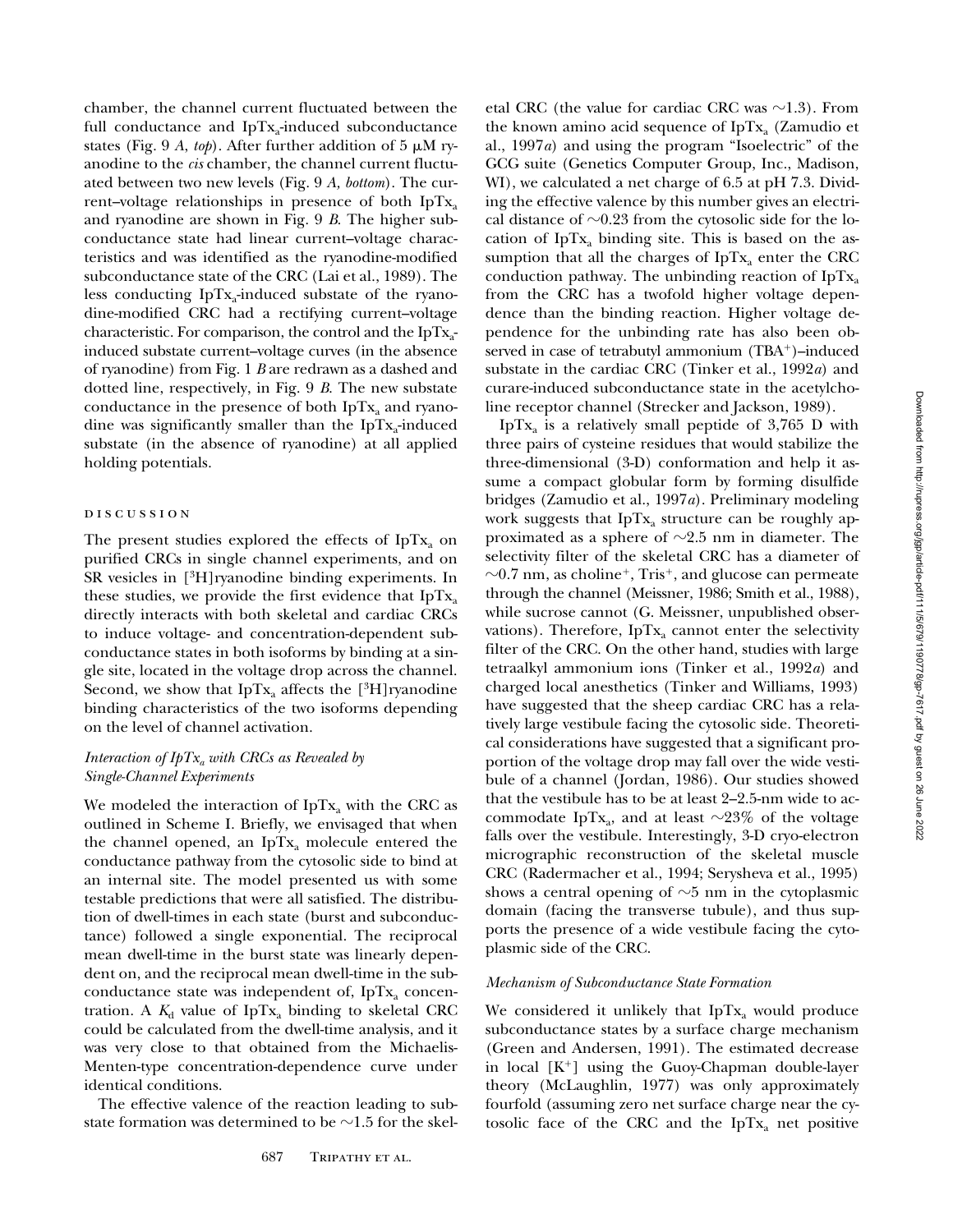charge of 6.5 spread out over a sphere of  $\sim$ 2.5-nm diameter). This decrease (from 250 to 62.5 mM) was not sufficient to cause the subconductance state as the  $K_d$ of K<sup>+</sup> for the cardiac CRC has been shown to be  $\sim 20$ mM (Tinker et al., 1992*b*). However, if the positive charges of  $IpTx_a$  are clustered in a much smaller area (leading to a higher charge density), the local  $[K^+]$ could be much lower, which may explain the formation of subconductance state. The above possibility is also not very likely as the ratios of subconductance to full conductance values were similar, and there was no indication of any relief of block, when the [KCl] in the bilayer chambers was increased symmetrically from 250 to 500 mM (data not shown). However, we observed an increase in the  $K_d$  of IpTx<sub>a</sub> binding to CRC when [KCl] was raised from 250 to 500 mM (our unpublished studies). Similar effects of increasing  $[KCI]$  on  $K_d$  have been observed by other investigators studying other toxins (Anderson et al., 1988; Lucchesi and Moczydlowski, 1990).

In our experiments with the purified CRCs in bilayer experiments, substates of different amplitudes are sometimes observed even in control recordings. These substates show linear current–voltage relationships. Therefore, it is conceivable that  $IpTx_a$  preferentially binds to and stabilizes a normally occurring CRC substate. However, we think this to be an unlikely mechanism as the IpTxa-induced substates had different conductances at positive and negative holding potentials (Figs. 1 and 2, and Table I).

How then does  $IpTx_a$  reduce channel conductance? Is it by partial occlusion of the channel pore or by a conformational change? Tetrabutyl and tetrapentyl ammonium–induced substates in the cardiac CRC have been explained in terms of partial occlusion of the conduction pathway (Tinker et al., 1992*a*). Convincing arguments have been put forward in favor of partial block of acetylcholine receptor channel by curare (Strecker and Jackson, 1989) and complete block of a maxi  $Ca^{2+}$ activated  $K^+$  channel by charybdotoxin (Anderson et al., 1988; MacKinnon and Miller, 1988). In the former case, displacing curare from the agonist binding sites of acetylcholine receptor channel had no effect on the kinetics of subconductance state occurrence. In the latter case, enhancement of external toxin dissociation by internal  $K^+$  and competition for the toxin-binding site by external tetraethylammonium ions gave strong support to the occlusion model. On the other hand,  $Zn^{2+}$ -induced substates in canine cardiac sarcolemma sodium channel (Schild et al., 1991) and proton and deuterium ioninduced substates in a voltage-dependent  $Ca<sup>2+</sup>$  channel (Prod'hom et al., 1987; Pietrobon et al., 1989) have been explained in terms of conformational changes; as in the above two cases,  $v_{\text{off}}$  was dependent on the blocker concentration. Furthermore, in case of den-

drotoxin-I (DTX-I)-induced substate formation in a maxi Ca<sup>2+</sup>-activated K<sup>+</sup> channel, a conformational change mechanism was also favored as the toxin converted the linear control current–voltage relationship to a rectifying one, though in this case  $v_{on}$  and  $v_{off}$  were linearly dependent on and independent of the toxin concentration (Lucchesi and Moczydlowski, 1990). In the present case,  $IpTx_a$  binding converted an ohmic CRC to a rectifying one. Furthermore,  $IpTx_a$ -modified CRCs (both skeletal and cardiac) had higher  $K_d$ s of [3H]ryanodine binding under fully activating conditions (conditions similar to bilayer recording conditions) (see below for further discussion on this aspect). These observations favor an IpT $x_a$ -induced conformational change in both the skeletal and cardiac CRCs as the mechanism causing the subconductance state. Alternatively, resultant conformational changes by the membrane electric field may cause IpT $x_a$  to differentially occlude the CRC at positive and negative holding potentials to produce substates of different conductances. Regardless of whether partial occlusion of the pore or a conformational change is the mechanism causing subconductance state formation, our studies strongly suggest the existence of a cytosolically accessible IpT $x_a$  binding site in the conductance pathway of both the skeletal and cardiac CRC.

#### *Difference in Potency Between Native and Synthetic IpTxa*

Most of our experiments were conducted using native, purified IpT $x_a$ . In some experiments carried out using synthetic IpT $x_a$ , we observed that the synthetic toxin was  $\sim$ 10-fold more effective in inducing substates in skeletal and cardiac CRCs than its native counterpart. The reasons for this difference are not clear. One possibility is that during purification the native toxin lost part of its biological activity.

## *Cointeraction of IpTxa and Ryanodine with CRCs*

[3H]ryanodine binding correlates reasonably well with CRC activation levels. Because of its simplicity and convenience, it is extensively used to explore the effects of many drugs/toxins on CRC. But as this study shows, direct measurements of channel activity can provide insights that might not be detected by  $[{}^{3}H]$ ryanodine binding measurements. When the effects of IpT $x_a$  were assessed at 100  $\mu$ M free Ca<sup>2+</sup>, an increase in [<sup>3</sup>H]ryanodine binding level for the skeletal but a decrease for the cardiac SR vesicles was observed (Fig. 8), though the net effect is the formation of subconductance states in both isoforms in bilayer experiments. Furthermore, using purified skeletal CRC, we demonstrated that  $IpTx_a$ can still bind and induce substates of slightly smaller conductances in the ryanodine-modified channel (Fig. 9, *A* and *B*). Similar paradoxical results were observed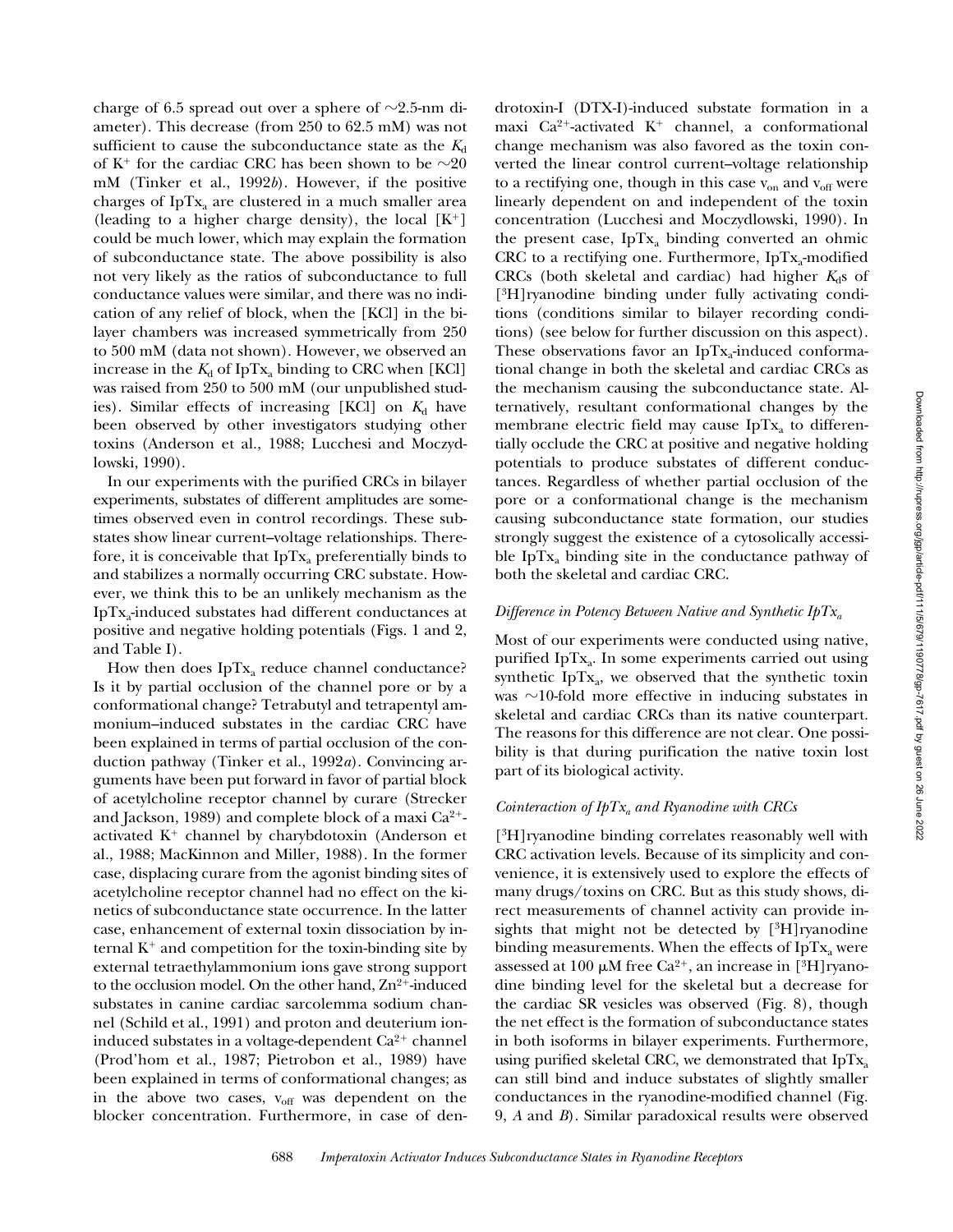in studies exploring the effects of polyamines on the CRCs. Polyamines increased [3H]ryanodine binding to skeletal SR vesicles approximately fivefold (Zarka and Shoshan-Barmatz, 1992). However, in single-channel studies, it caused a blockade of the cardiac CRC, and no increase in  $P_0$  was observed (Uehara et al., 1996). Though [3H]ryanodine binding and single channel experiments were done on different CRC isoforms, the above experiments and the present study call for caution in interpreting [3H]ryanodine binding results in the presence of other drugs and toxins.

The apparently paradoxical effects of  $IpTx_a$  on skeletal and cardiac SR vesicles in [3H]ryanodine binding measurements led us to investigate its effects in detail. At 100  $\mu$ M Ca<sup>2+</sup>, IpTx<sub>a</sub> caused a decrease in  $K_d$  (with a small increase in  $B_{\text{max}}$ ) for the skeletal SR vesicles, but an increase in  $K_d$  with little or no change in  $B_{\text{max}}$  for the cardiac SR vesicles (Table II). The affinity of  $[{}^{3}H]$ ryanodine binding to SR vesicles correlates with the CRC activation level, suggesting that ryanodine binds to an open channel (Meissner, 1994). The IpT $x_a$ -induced long-lived substates in the skeletal CRC would thus provide a favorable environment over the rapidly gating control low channel activity (at 100  $\mu$ M Ca<sup>2+</sup>) for ryanodine entry into the CRC interior and subsequent binding. For the cardiac CRC, which is maximally active at 100  $\mu$ M Ca<sup>2+</sup>, the substates provided no further improvement. On the contrary a decrease was observed, probably because the IpT $x_a$ -modified channel may have reduced affinity for ryanodine. In favor of this idea, we observed that under maximally activating conditions for both CRC isoforms (100  $\mu$ M Ca<sup>2+</sup> and 5 mM AMP-PCP), IpTx<sub>a</sub> decreased the  $K_d$ s of [<sup>3</sup>H]ryanodine binding to both skeletal and cardiac SR vesicles (Table II). Furthermore,  $IpTx_a$  increased [<sup>3</sup>H]ryanodine binding to cardiac SR vesicles under minimally activating conditions ( $\sim$ 1  $\mu$ M Ca<sup>2+</sup>) just as it increased [3H]ryanodine binding to skeletal SR vesicles under suboptimally activating conditions (100  $\mu$ M Ca<sup>2+</sup>) (our unpublished studies). Thus, our data show that the  $IpTx_a$ modified CRC (both skeletal and cardiac) has a  $K_d$  of [3H]ryanodine binding intermediate between those of the minimally and maximally activated channel.

In conclusion, the present work demonstrates a direct, high affinity interaction of IpT $x_a$  with both the skeletal and cardiac CRCs. The use of  $IpTx_a$  should aid in the structural elucidation of the ion-conductance pathway of the skeletal and cardiac muscle CRCs. Furthermore, we show that experiments exploring effects of drugs/toxins on CRCs by [3H]ryanodine binding measurements must be interpreted with caution and be correlated with measurements of channel activity.

The authors express their appreciation to Dan Pasek for carrying out the [3H]ryanodine binding experiments and Ling Gao for help with the GCG program.

This work was supported by National Institutes of Health (NIH) grant HL-55438 and Grant-in-Aid from the American Heart Association (to H.H. Valdivia) and NIH grants AR-18687 and HL-27430 (to G. Meissner).

*Original version received 3 September 1997 and accepted version received 10 March 1998.*

## **REFERENCES**

- Anderson, C., R. MacKinnon, C. Smith, and C. Miller. 1988. Charybdotoxin inhibition of  $Ca^{2+}$ -activated K<sup>+</sup> channels. Effects of channel gating, voltage, and ionic strength. *J. Gen. Physiol*. 91: 317–333.
- El-Hayek, R., A.J. Lokuta, C. Arevalo, and H.H. Valdivia. 1995. Peptide probe of ryanodine receptor function. *J. Biol. Chem*. 270: 28696–28704.
- Furukawa, K.-I., K. Funayama, M. Ohkura, Y. Oshima, A.T. Tu, and Y. Ohizumi. 1994.  $Ca^{2+}$  release induced by myotoxin a, a radiolabellable probe having novel  $Ca^{2+}$  release properties in sarcoplasmic reticulum. *Br. J. Pharmacol.* 113:233–239.
- Green, W.N., and O.S. Andersen. 1991. Surface charges and ion channel function. *Annu. Rev. Physiol.* 53:341–359.
- Jordan, P.C. 1986. Ion channel electrostatics and the shapes of channel proteins. *In* Ion Channel Reconstitution. C. Miller, editor. Plenum Publishing Corp., New York. 37–55.
- Lai, F.A., M. Mishra, L. Xu, H.A. Smith, and G. Meissner. 1989. The ryanodine receptor-Ca<sup>2+</sup> release channel complex of skeletal muscle sarcoplasmic reticulum. Evidence for a cooperatively coupled, negatively charged homotetramer. *J. Biol. Chem.* 264:16776– 16785.
- Lee, H.-B., L. Xu, and G. Meissner. 1994. Reconstitution of the skeletal muscle ryanodine receptor-Ca<sup>2+</sup> release channel protein complex into proteoliposomes. *J. Biol. Chem.* 269:13305–13312.
- Lucchesi, K., and E. Moczydlowski. 1990. Subconductance behavior in a maxi Ca<sup>2+</sup>-activated  $K^+$  channel induced by dendrotoxin-I. *Neuron.* 2:141–148.
- MacKinnon, R., and C. Miller. 1988. Mechanism of charybdotoxin block of the high-conductance  $Ca^{2+}$ -activated  $K^+$  channel. *J. Gen. Physiol*. 91:335–349.
- McLaughlin, S. 1977. Electrostatic potentials at membrane-solution interfaces. *Curr. Top. Membr. Trans.* 9:71–144.
- Meissner, G. 1984. Adenine nucleotide stimulation of Ca<sup>2+</sup>-induced Ca2<sup>1</sup> release in sarcoplasmic reticulum. *J. Biol. Chem.* 259:2365– 2374.
- Meissner, G. 1986. Ryanodine activation and inhibition of the  $Ca^{2+}$ release channel of sarcoplasmic reticulum. *J. Biol. Chem.* 261: 6300–6306.
- Meissner, G., and G.S. Henderson. 1987. Rapid calcium release from cardiac sarcoplasmic reticulum vesicles is dependent on  $Ca^{2+}$  and is modulated by  $Mg^{2+}$ , adenine nucleotide and calmodulin. *J. Biol. Chem.* 262:3065–3073.